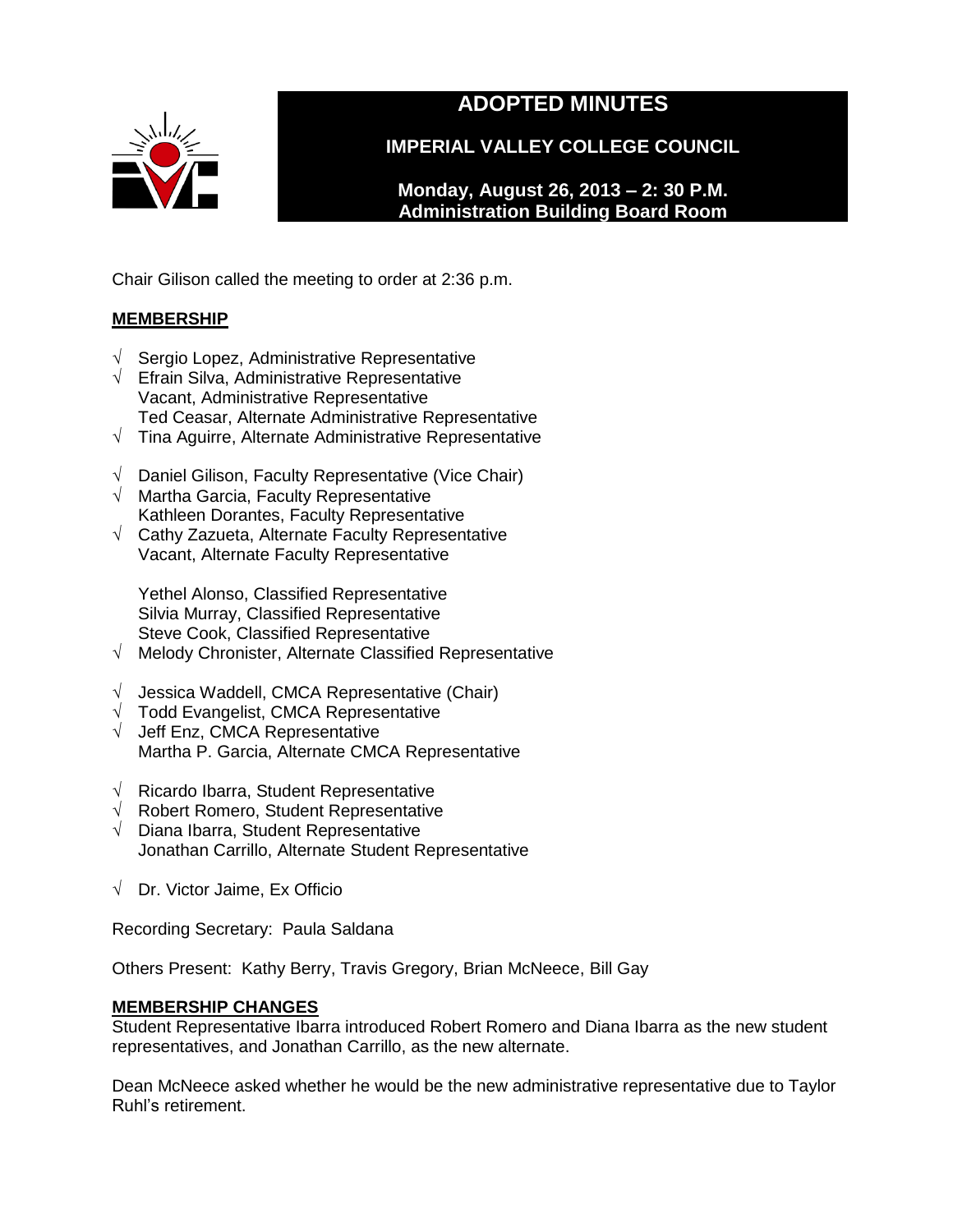## **College Council Adopted Minutes Page 2 of 8**

President Jaime stated the administrative membership would be discussed at the next Administrative Council meeting scheduled on Tuesday, September 3<sup>rd</sup>.

## **PUBLIC COMMENT**

There was no public comment.

## **APPROVAL OF MINUTES DATED APRIL 8, 2013**

M/S/C Lopez/Garcia to approve the minutes dated May 6, 2013.

#### **Motion carried.**

## **AREA REPORTS/UPDATES**

## **College Council Report**

Chair Gilison reported as follows:

- Announced his two-year term as College Council chair began on July  $1<sup>st</sup>$ .
- Vice Chair Alonso was unable to attend the meeting due to illness.
- He and Vice Chair Alonso have been meeting with President Jaime on a regular basis to discuss issues related to the College Council, including ideas to empower the College Council.
- Stated some of the things he has been doing to get the College Council up and running:
	- o Set timelines for the Chair, Vice Chair, and recording secretary.
	- $\circ$  Emailed chairs of the College Council subcommittees to confirm their chair status and to remind them that they are responsible for giving subcommittee reports at each College Council meeting.
	- o Verified those responsible for giving all the area updates.

## **Measure J and L Report**

VP Lau was not present.

## **Budget Update/Financial**

VP Lau was not present.

## **ASG President Update**

Student Representative Ibarra reported as follows:

- ASG currently accepting applications for new senators; application deadline is Friday, August 30<sup>th</sup>.
- ASG had Information Booth set up the first and second day of classes, directing students.

Chair Gilison asked if there was a pattern of questions mostly asked by students. He stated knowing the common issues and concerns students have in the beginning of the semester would help in dealing with the issues the following semester.

Student Representative Romero stated students were asking if they could apply for the junior senator positions without being a freshman.

Student Representative Diana Ibarra stated students were lost and asking for directions.

Dean Gregory mentioned the new Ellucian App available to students, which includes a campus map.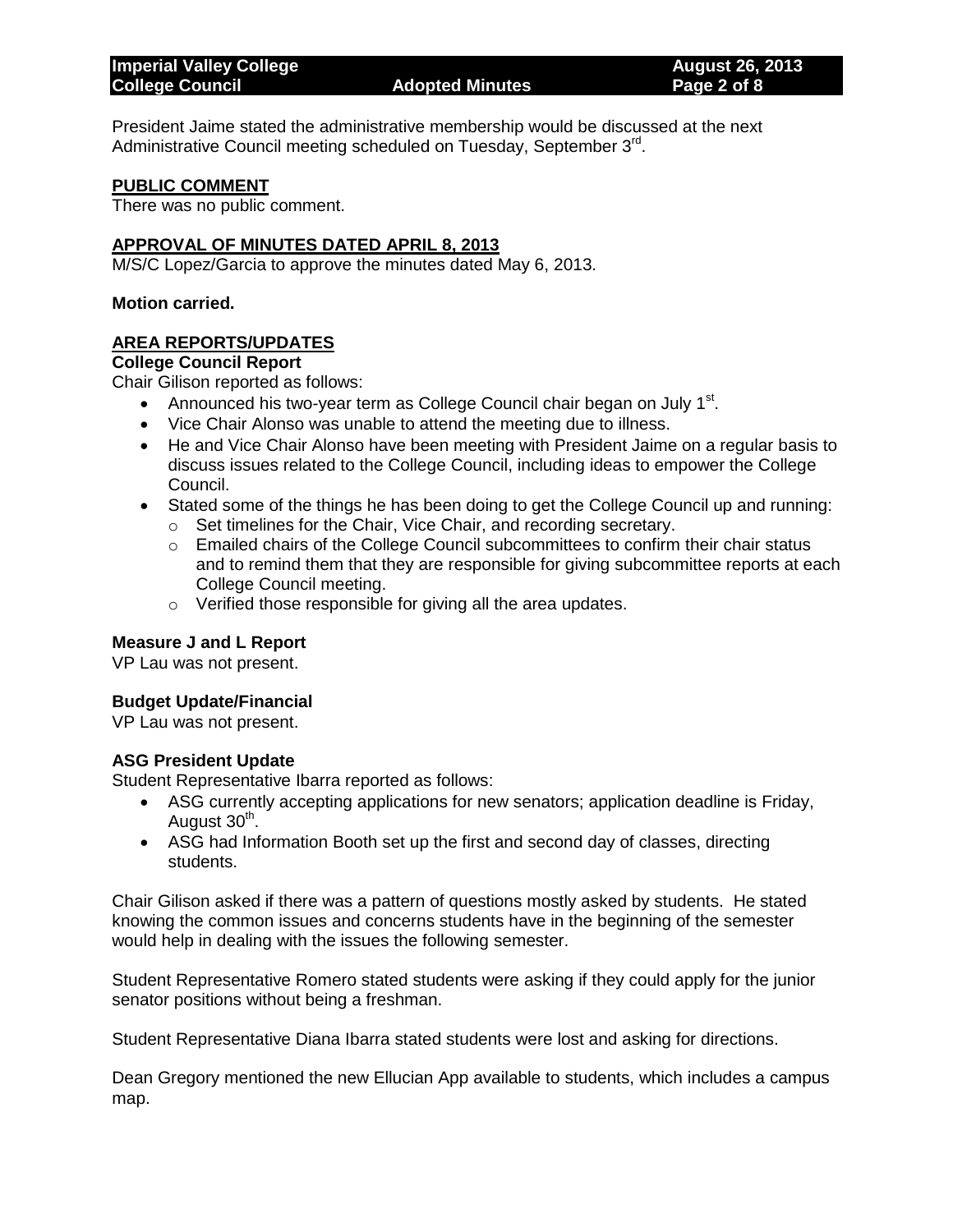## **President's Update**

Dr. Jaime reported as follows:

- IVC submitted a proposal to the Community College League of California (CCLC) to provide a workshop at the League's Annual Convention in November.
	- $\circ$  The proposal was approved and has been selected as a session entitled, "Imperial Valley College Achieves Collective Fiscal Vision."
	- o We are working with FCMAT on this presentation.
- News regarding the Foundation:
	- o Follett Bookstore donated \$6,000 for book scholarships this fall.
	- $\circ$  Chips and Salsa donated \$1,500 for book scholarships this fall.
	- o Student Ambassador Program is funded by Western Mesquite Gold Mines; the business donated \$5,000.
	- $\circ$  IVC Golf Tournament is Saturday, September 28<sup>th</sup>, at the Del Rio Country Club.
- Announced new staff members in the Student Services area:
	- o Emily Bill Mental Health Counselor
	- $\circ$  Veronica Soto Transfer, Articulation and University Partnerships Coordinator
	- o Jose Carrillo Director of Institutional Research
- Announced full-time faculty hired in the Academic Services area:
	- o Alison Brock Business/Office Technologies
	- $\circ$  Dr. Alto Benedicto Science, Math & Engineering, primarily in the chemistry area.
	- o Terry Sullivan Nursing
	- o Roberta Webster Nursing
- Announced temporary full-time faculty hired for the fall semester only:
	- o Kathy Rodriguez Administration of Justice
	- o Amy Loper, English
	- o Andrew Robinson Exercise Science
	- o Lillian Finnell Psychology
	- o Gary Rodgers Sociology
	- o Jim Pendley Science
- IV Press article commented the start of the fall semester began with very little issues.
	- $\circ$  Student interviews were positive with students talking about how they were able to get all their classes.
	- o President Jaime thanked staff for working hard to meet those student needs.
- Reported FTES for fall semester at 3069/70; however, true picture will be at census.
	- $\circ$  Clarified that the 3069/70 FTES does not include non-credit; however it does include an estimate of positive attendance.
- Welcomed back all returning staff.

## **SUB-COMMITTEE REPORTS**

## **Competitive Athletics Committee**

- Member Lopez stated he would be reporting to the College Council on behalf of Jim Mecate due to a teaching conflict in Coach Mecate's schedule.
- Member Lopez stated the committee met last Tuesday and introduced the women's new basketball coach, Donnye Ross.

## **Environmental Health & Safety Committee**

 Chair Gilison stated Director Tim Nakamura would be reporting to the College Council. He stated he would be meeting with Director Nakamura this Friday to discuss committee issues.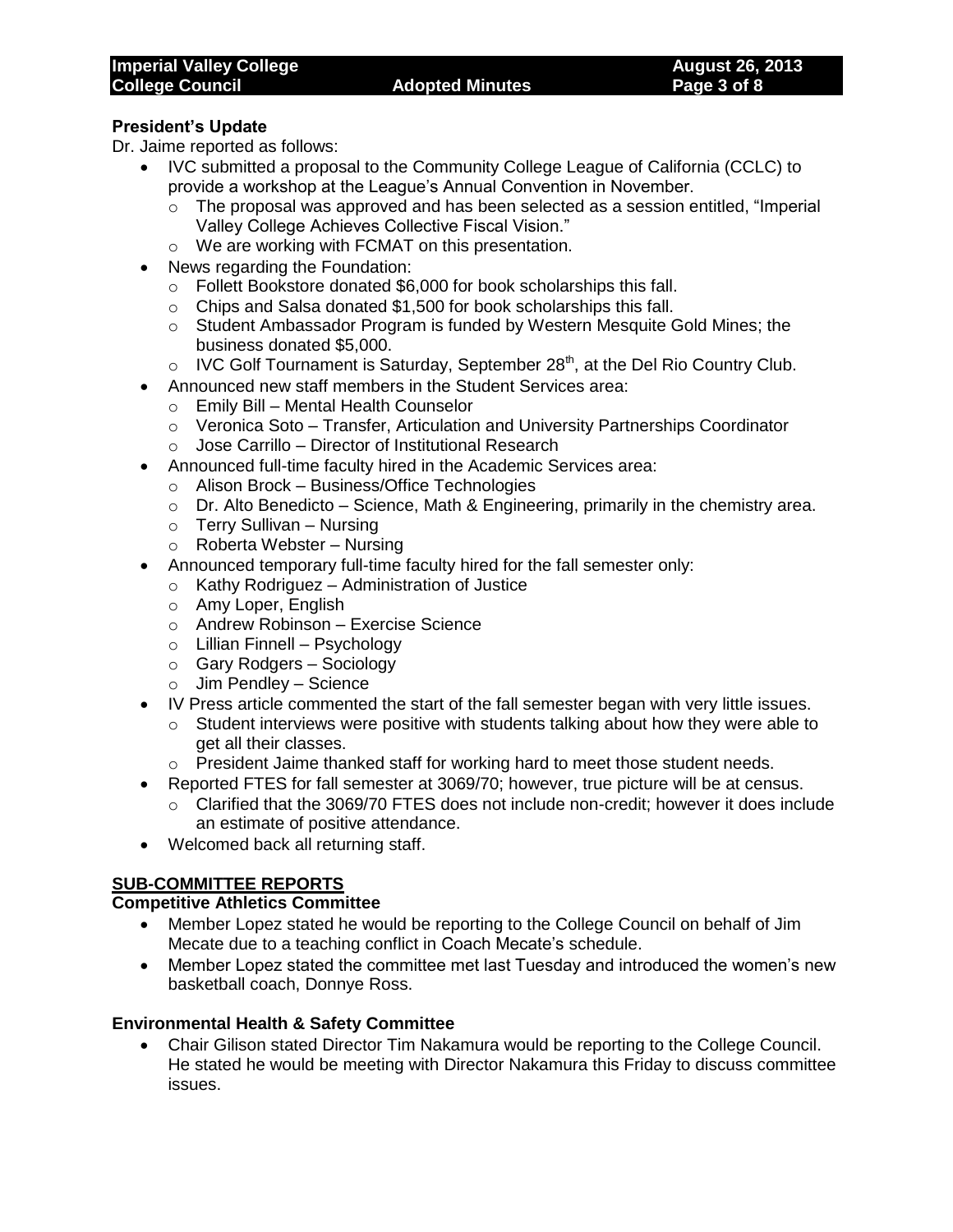## **Facilities and Environmental Improvement Committee**

 Member Enz stated the committee had not met; and is in the process of reformulating the committee.

## **Marketing Committee**

PRO Consultant Bill Gay reported as follows:

- The committee would be meeting in two weeks.
- Ad hoc committee met over the summer to discuss advertising for the fall.
- Fall registration campaigns included advertisement throughout the Imperial Valley Mall, including the bus shelters. Funding for this campaign had been provided by CTE.

Member Silva expressed a job well done in the advertising; he stated the posters were displayed throughout the mall.

PRO Gay thanked Mike Nicholas, Publications Design Coordinator, for designing the posters.

## **Student Affairs Committee**

Member Lopez reported as follows:

- The committee had not met.
- The committee would be meeting the first Monday of every month.
- The first meeting would be held on October  $7<sup>th</sup>$ .
- In the meantime, the committee is checking membership schedules, as the committee had a problem meeting quorum in the past due to class schedules.

## **OTHER COMMITTEE REPORTS**

## **Academic Senate**

Chair Gilison reported as follows:

- The Senate had not met.
- The first Senate meeting of the fall semester is scheduled for Wednesday, September 4<sup>th</sup>.
- The agenda would be finalized and made public this week.

## **Budget and Fiscal Planning Committee**

VP Lau was not present.

Dean Gregory stated a Special Board of Trustees meeting would be held on September  $12<sup>th</sup>$  to approve the budget. He stated the budget would be soft due to lack of finalization on contract negotiations. He stated the Budget and Fiscal Planning Committee would be meeting on Wednesday, August 28<sup>th</sup>.

## **Technology Planning Committee**

Member Enz reported as follows:

- The committee had not met this semester, but would be meeting soon.
- Discussions would continue regarding campus technology.
- The committee would be working with the Student Technology Advisory Committee (STAC).

## **Accreditation/CART Committee**

VP Berry stated accreditation would be discussed in detail under Discussion and Information Items. She briefly reported as follows:

- Announced Brian McNeece and Tina Aguirre as the co-chairs of the CART Committee.
- Report due to the ACCJC on March 15, 2014.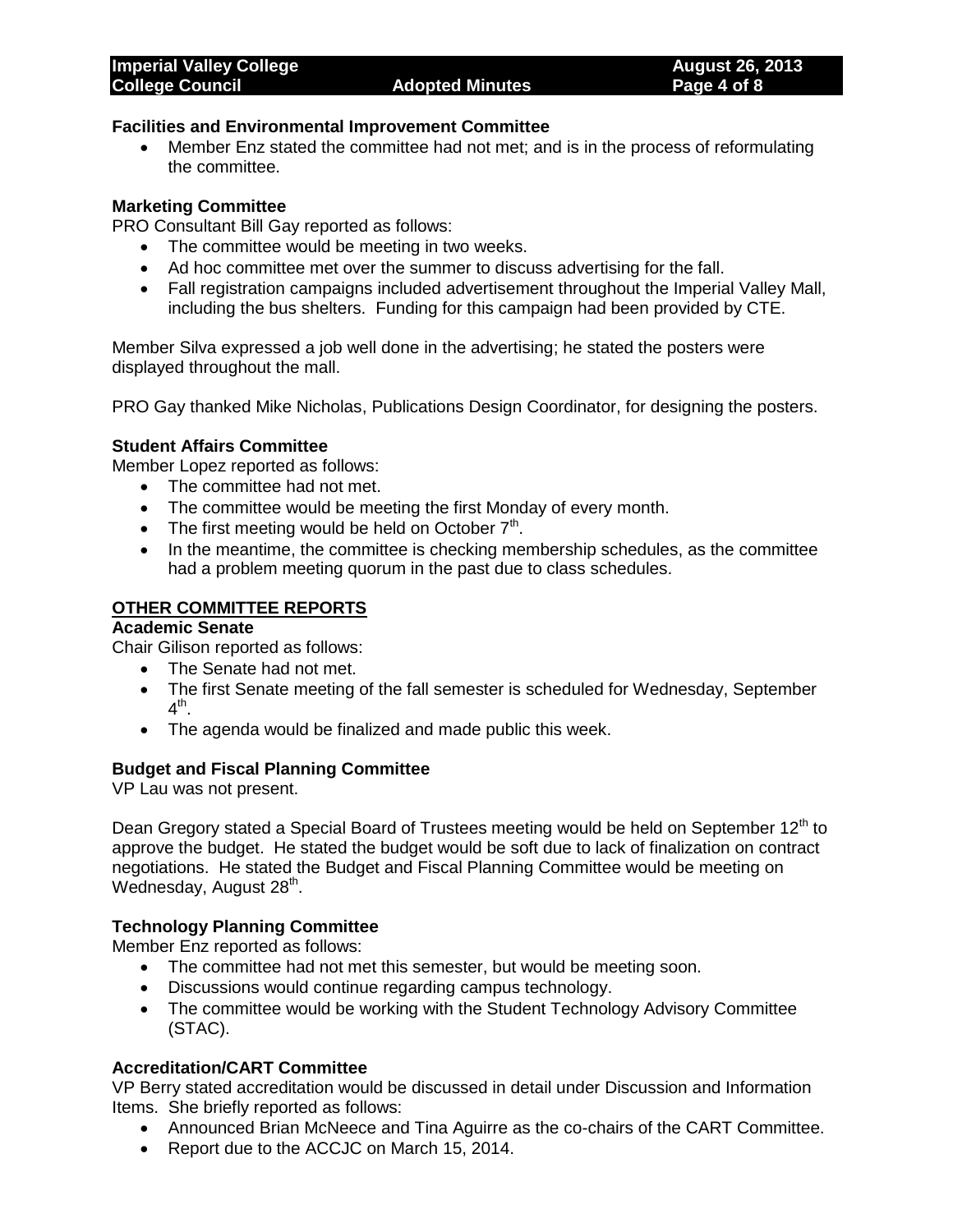- Reiterated that IVC is on accreditation warning status.
- IVC received second letter from the ACCJC regarding the financial status at IVC.

## **Staffing Committee**

Dean Gregory reported as follows:

- The committee would be meeting the third Monday of every month.
- The first meeting would be held on September  $16<sup>th</sup>$ .
- The Board of Trustees recently approved the new Equal Employment Opportunity (EEO) Plan which would result in changes.
- IT is helping with dashboard reporting including employee demographics.
- HR is working on electronic on-line applications instead of paper;
- Director Carrillo would be assisting with analytics regarding staffing and productivity, including benchmarks.

## **DISCUSSION AND INFORMATION ITEMS**

**1. Review of the purpose and function of the College Council (Attachment A - Standing Rules of the College Council) – Daniel Gilison**

Chair Gilison presented as follows:

- Highlighted the Standing Rules of the College Council, specifically the purpose, function, general concept and philosophy:
	- $\circ$  Main philosophy is shared governance. Membership consists of representatives from every single area on campus: faculty, students, classified, CMCA, and administration.
	- o The College Council is the final recommending body on non-academic matters that go to the President and Board of Trustees.
	- o One of the purposes of the College Council is to deliberate on and recommend to the President all action items referred by the the College Council subcommittees.
	- o Stated the College Council has the authority to make recommendations, suggestions and bring things to the President's attention when it feels it is necessary to do so.
	- $\circ$  Topics not within the College Council purview include personnel issues, student discipline and union issues.
- Stated the Standing Rules would need to be revised this semester. He asked that the members review the Rules for future discussion and action.

Lengthy discussion followed regarding subcommittee action items that are presented to the College Council.

## **2. Subcommittee reporting – Daniel Gilison**

Chair Gilison presented as follows:

- Highlighted the College Council subcommittees and chairs of each committee.
- Stated the committee chairs would be responsible for giving reports at each College Council meeting.
- Would be sending an email to the subcommittee chairs asking that any action items they carry out be presented to the College Council; that they submit their minutes to the College Council; that they submit their meeting schedules to the College Council; and that they submit their current membership to the College Council.

President Jaime stated faculty has been requested to submit committee assignments as a contractual obligation. He stated a similar request would be sent to the rest of the staff shortly.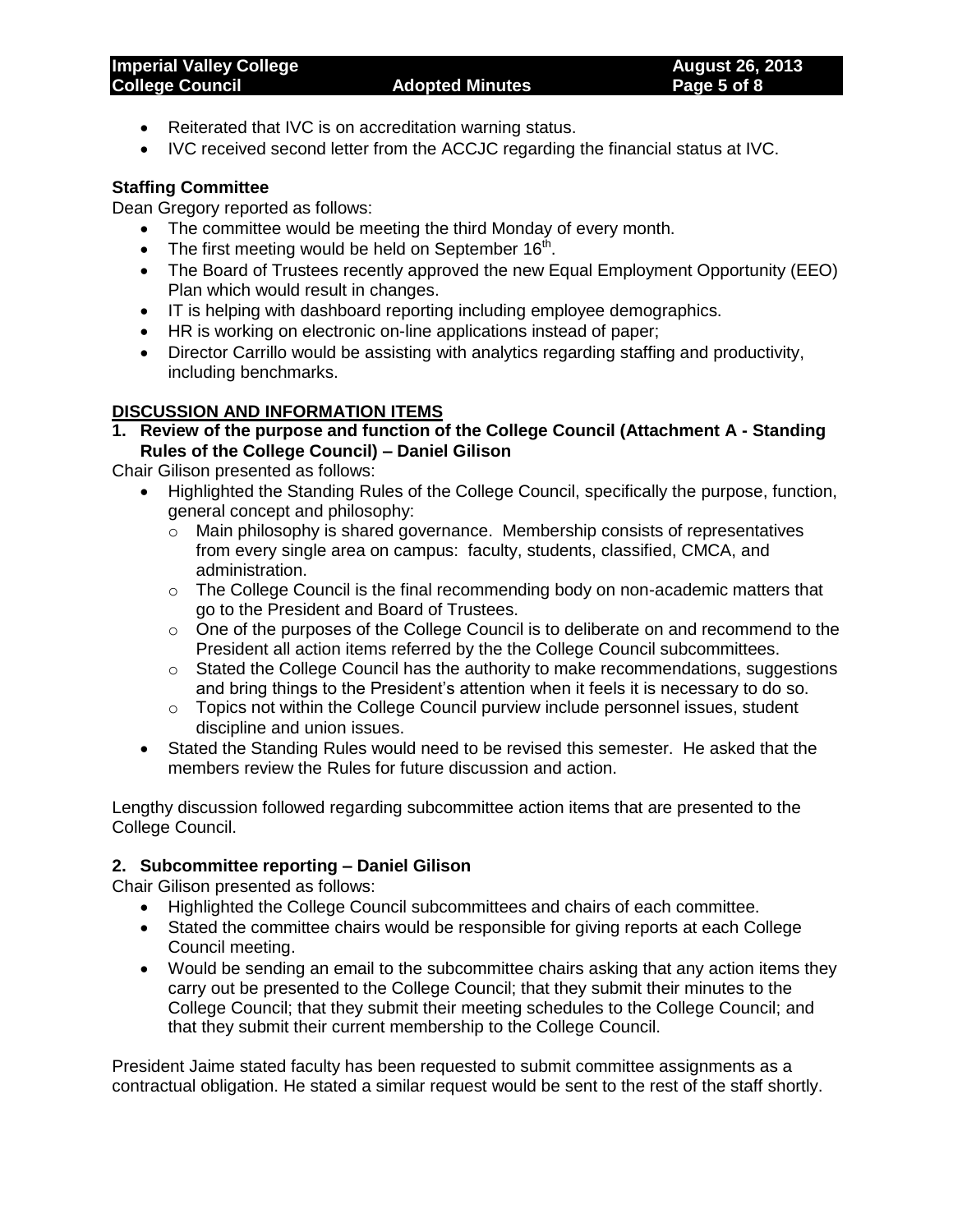## **3. Accreditation – Daniel Gilison/Kathy Berry**

Chair Gilison restated the accreditation warning status. He encouraged members of the College Council to help out however they can in preparing the report due to the ACCJC on March 15, 2014.

VP Berry presented as follows:

- Restated that on July  $8<sup>th</sup>$ , IVC received a letter from the ACCJC, placing the college on warning status.
- Highlighted the three recommendations given by the ACCJC:
	- $\circ$  Recommendation 1 Planning
	- o Recommendation 7 Student Learning Outcomes
	- o Recommendation 8 Financial Health
- Stated a second letter was received from the ACCJC on August  $8<sup>th</sup>$ . She explained that every college under the ACCJC is required to complete an annual financial report. The ACCJC reviews the report and makes recommendations based strictly on this financial report. There are three levels assigned to the financial report:
	- $\circ$  Category N means normal not subject to any additional monitoring.
	- $\circ$  Category M means moderate risk will be more closely monitored in subsequent reporting years to assess whether the financial conditions improve or deteriorate within the college.
	- $\circ$  Category R means referred undergoes a more comprehensive analysis of their financial condition by ACCJC financial reviewers. These are additional reviewers they bring in to review the financial information – they may request information, they may not, and they make a finding to the ACCJC.
	- $\circ$  The ACCJC acted to put IVC under Category R, which means that they will be seeing a more in depth analysis by the financial reviewers, the financial reviewers will analyze the college, related documents and reports that have been submitted to the commission.
	- $\circ$  The reasons for the R rating include the following:
		- $\triangleright$  Low contribution toward the OPED liability
		- $\triangleright$  Significant decline in cash balance
		- $\triangleright$  Excessive decline in enrollment
		- $\triangleright$  Significant leadership changes
		- > The FCMAT report
	- Stated the college is required to complete a follow-up report by March 15, 2014. She stated the report would have to be completed before we leave for winter break. This is due to the long winter break and faculty not returning to IVC until January  $21<sup>st</sup>$  per contract. The document would then go through the participatory governance process in February:
		- o Approved by the CART Committee
		- o Sent to the College Council and Academic Senate
		- o Sent to the Executive Council
		- o Final certification by the Board of Trustees
		- $\circ$  Published and copies submitted to the ACCJC by March 10<sup>th</sup>.
	- Stated that the College Council subcommittees must follow the planning process and report out through the College Council.

Dean McNeece expressed the urgent need to maintain our planning objectives. He recommended that two people from CART, START, EMPC, executive council and curriculum, look at the strategic plan, review the recommendations, and begin to link the various goals. He appealed to President Jaime to make that a priority.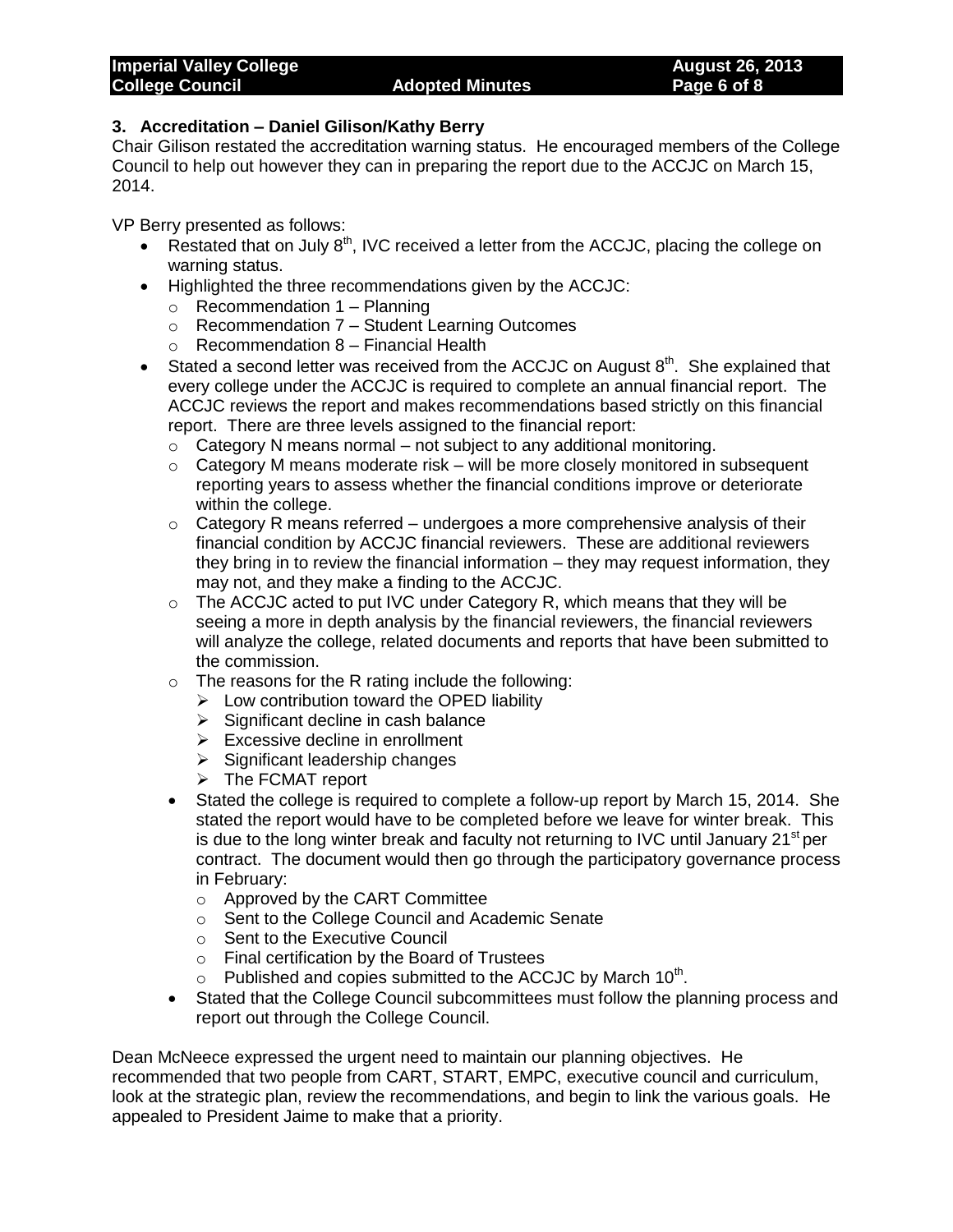- VP Berry informed everyone regarding the accreditation status of San Francisco City College, including the recent complaint filed with the federal government by the American Federation of Teachers against the ACCJC. The federal government stated the commission needed to be clearer, and not so vague in defining recommendations.
- VP Berry restated that evidence is crucial and that the Commission would be looking for this evidence in the form of committee minutes. She stated minutes must detail the outcome and action taken at each meeting. She commented that all committee minutes should be identical to those of the College Council.

## **4. Strategic Planning On-Line (SPOL) – Kathy Berry**

VP Berry presented as follows:

- Defined SPOL as strategic planning online. The system was purchased with ATLAS money; after the first year, the district will pick up the maintenance costs.
- Highlighted the system's capabilities:
	- o Manages student learning outcomes
	- o Creates 3-year budget projections
	- o Program review data will be built into the system
	- o Ability to link all the data needed to create self-study for accreditation purposes.
- A team of individuals selected by President Jaime are currently going through training which will end in October.
- Campus-wide training will begin in October for full implementation in the spring.

VP Lau stressed the importance of entering accurate data into the system. He stated without accurate data, the system would be of no value.

## **5. Community Visioning – Bill Gay**

PRO Consultant Bill Gay presented as follows:

- This year would begin the strategic planning process for the 2014-2015 Strategic Plan.
- Visioning process entails going out to the 11 communities we serve, talking and listening to every one of the constituencies regarding their expectations of IVC.
- The data collected is brought back to the campus and put through the various shared governance groups, and becomes the element of the strategic plan.
- Seeking volunteers for the community focus groups which will include 3 staff members: facilitator, flip chart notetaker, as well as a computer notetaker. If needed, training would be provided.
- Passed out the Visioning 2013 Schedule. The cities, dates, and times are firm; however the specific locations are tentative.

| <b>Community</b> | <b>Date</b> |
|------------------|-------------|
| <b>El Centro</b> | 09/2413     |
| Calipatria       | 09/2613     |
| Imperial         | 10/01/13    |
| <b>Brawley</b>   | 10/03/13    |
| Holtville        | 10/08/13    |
| Calexico         | 10/10/13    |
| Seeley           | 10/15/13    |
| Westmorland      | 10/17/13    |
| Niland           | 10/22/13    |
| San Pasqual      | 10/24/13    |
| Heber            | 11/05/13    |